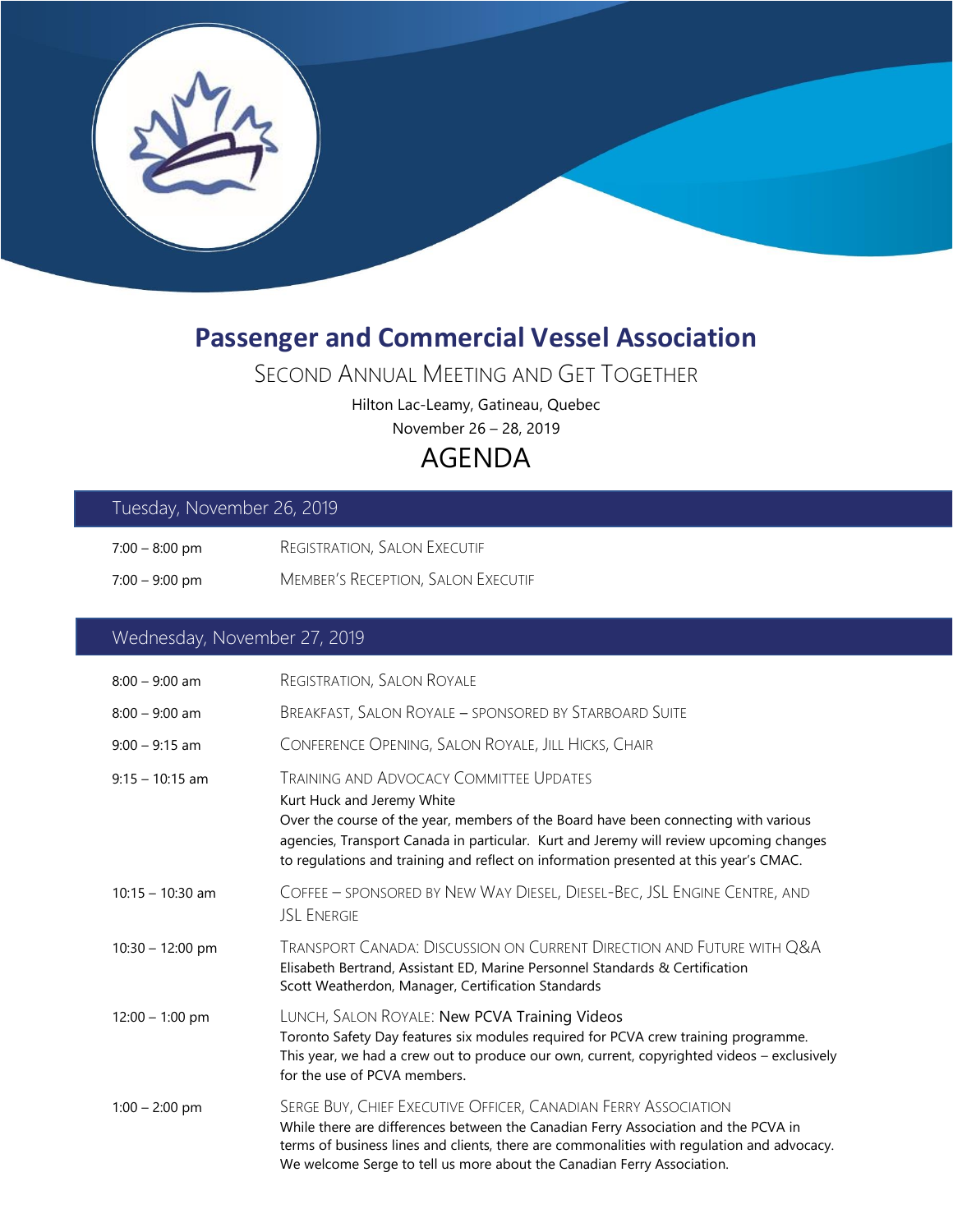### Wednesday, November 27, 2019, continued

| $2:00 - 2:30$ pm  | TSB 101 - Working with the Transportation Safety Board<br>Clifford Harvey, Director of Investigations, Marine Branch<br>This presentation will offer an overview of the Transportation Safety Board: who they are,<br>what they do, and how they promote safety in the Marine industry and beyond. The<br>speaker will offer examples of recent investigations, along with details of what operators<br>can expect should they ever be involved in an occurrence where the TSB investigates. |
|-------------------|----------------------------------------------------------------------------------------------------------------------------------------------------------------------------------------------------------------------------------------------------------------------------------------------------------------------------------------------------------------------------------------------------------------------------------------------------------------------------------------------|
| $2:30 - 2:45$ pm  | COFFEE - SPONSORED BY INLAND LIFERAFTS AND MARINE                                                                                                                                                                                                                                                                                                                                                                                                                                            |
| $2:45 - 3:30$ pm  | <b>REFLECTIONS ON THE TRANSPORTATION SAFETY BOARD INVESTIGATION PROCESS</b><br>Hugh Mackenzie and Captain Stephen Steels - Following a grounding incident in 2017,<br>KTIC participated in the Transportation Safety Board's investigation process. Hugh and<br>Stephen will be sharing some of their perspectives on the process.                                                                                                                                                           |
| $3:30 - 4:00$ pm  | PANEL DISCUSSION - PERSPECTIVES ON DUTY TO REPORT<br>Rui Fernandes of Fernandes Hearn, Michael Delaney of RIO Insurance and<br>Danielle Jackson of Intact Insurance<br>Minor incidents often lead to large lawsuits. Industry experts join in an interactive<br>discussion on involving your insurer, your duty to disclose and why it makes a difference<br>to claims handling.                                                                                                             |
| $6:00 - 10:00$ pm | NIGHT IN OTTAWA - TOUR AND DINNER AT THE MUSEUM OF HISTORY                                                                                                                                                                                                                                                                                                                                                                                                                                   |
|                   | Please meet in the lobby at 6:00 to board our transportation.                                                                                                                                                                                                                                                                                                                                                                                                                                |

## Thursday, November 28, 2019

| $8:00 - 9:00$ am           | <b>BREAKFAST, SALON ROYALE - SPONSORED BY INTACT INSURANCE</b>                                                                                                                                                                                                                                                                        |
|----------------------------|---------------------------------------------------------------------------------------------------------------------------------------------------------------------------------------------------------------------------------------------------------------------------------------------------------------------------------------|
|                            | VIEWING OF NEW PCVA TRAINING VIDEOS Missed the videos yesterday? We have lots<br>to show you!                                                                                                                                                                                                                                         |
| $9:00 - 9:15$ am           | DAY TWO OPENING, SALON ROYALE, JILL HICKS, CHAIR                                                                                                                                                                                                                                                                                      |
| $9:15 - 10:00$ am          | XTREME HOSPITALITY - BUYING GROUP<br>Tal Adler, Director<br>Xtreme Hospitality specializes in securing small to medium sized independent hospitality<br>businesses the cheapest rates, largest rebates, and customized marketing solutions to help<br>business. Tal is here to help our Members sign up to save!                      |
| $10:00 - 10:30$ am         | LEGAL ISSUES IN OUR INDUSTRY<br>Rui Fernandes<br>A staple at our industry events, Rui joins us to review the important legal issues we, as<br>operators, need to know about.                                                                                                                                                          |
| $10:30 - 10:45$ am         | COFFEE - SPONSORED BY NEW WAY DIESEL, DIESEL-BEC, JSL ENGINE CENTRE, AND<br><b>JSL ENERGIE</b>                                                                                                                                                                                                                                        |
| $10:45 - 12:00 \text{ pm}$ | OUR INDUSTRY WORKING TOGETHER, MEMBER BREAK-OUT SESSIONS<br>Last year, members appreciated this opportunity to talk to one another and work towards<br>accomplishing what we want as an industry. Break-out groups will discuss ideas such as<br>Regional Connections, changes in regulations, how we grow the PCVA and other issues. |
| 12:00-1:00 pm              | LUNCH, SALON ROYALE AND VIEWING OF NEW PCVA TRAINING VIDEOS<br>One more time! And we'll make sure you know how to access copies for your training<br>next season.                                                                                                                                                                     |